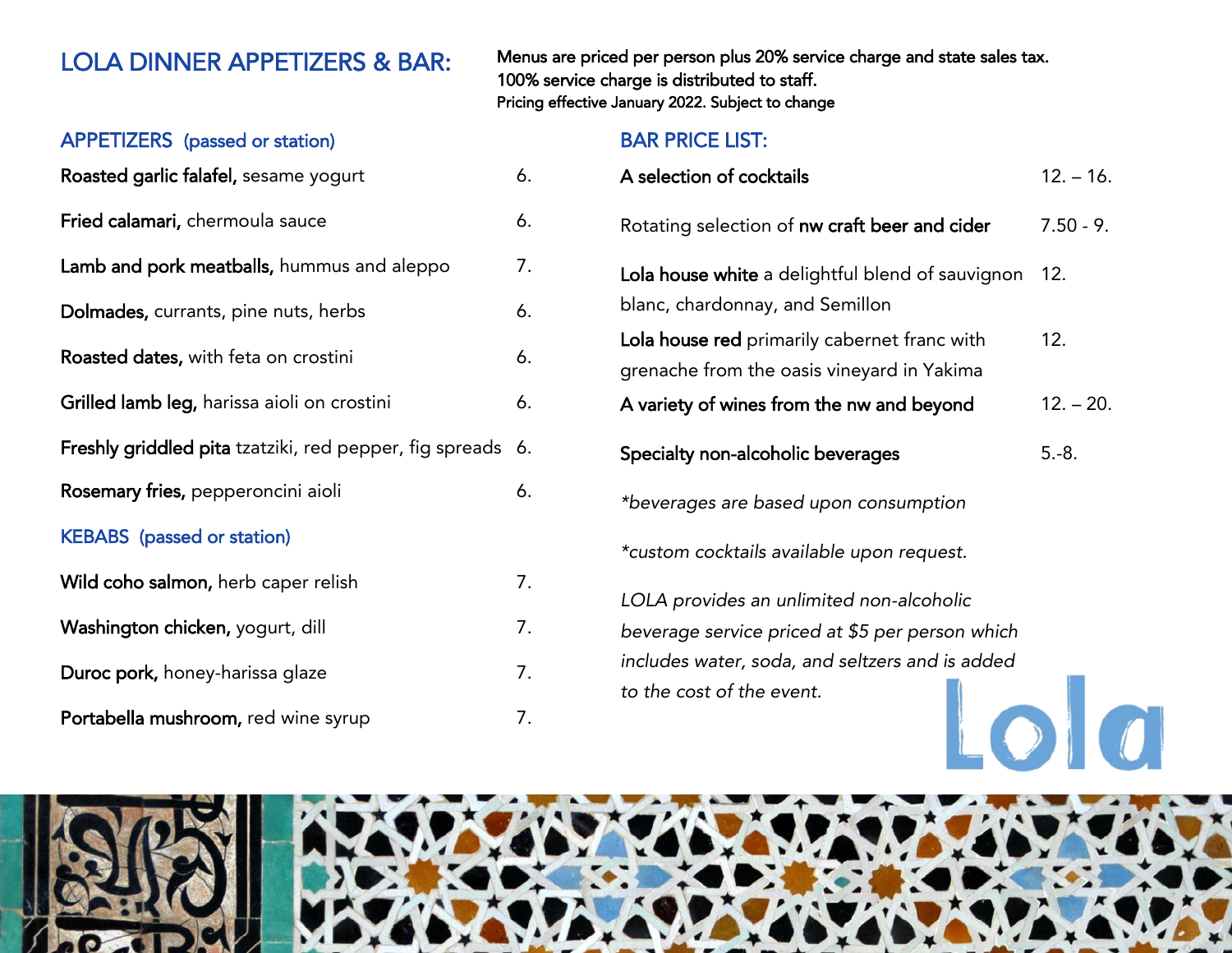LOLA DINNER BUFFET Menus are priced per person plus 20% service charge and state sales tax. 100% service charge is distributed to staff. Pricing effective January 2022. Subject to change

### SIZZLING KEBAB BAR

55. per person

Wild coho salmon kebabs herb caper relish

Washington chicken kebabs

yogurt, dill

Portabella mushroom kebabs

red wine syrup

Freshly griddled pita with tzatziki, roasted red pepper, kalamata–fig spreads

> Jackie's Greek salad, barrel aged feta

Smashed garlic fried potatoes, greek oregano, fried garlic

Triple coconut cream pie bites, white chocolate, toasted coconut

## GREEK BIG DINNER STATION

65. per person

Freshly griddled pita with tzatziki, roasted red pepper, kalamata–fig spreads

> Jackie's Greek salad barrel aged feta

Spice rubbed flatiron steak baba ghanoush

Applewood grilled salmon harissa and fennel

Eggplant shakshuka roasted tomato and sweet peppers

> Charred broccoli chermoula, almond

Lola's famous doughnuts seasonal jam, vanilla mascarpone



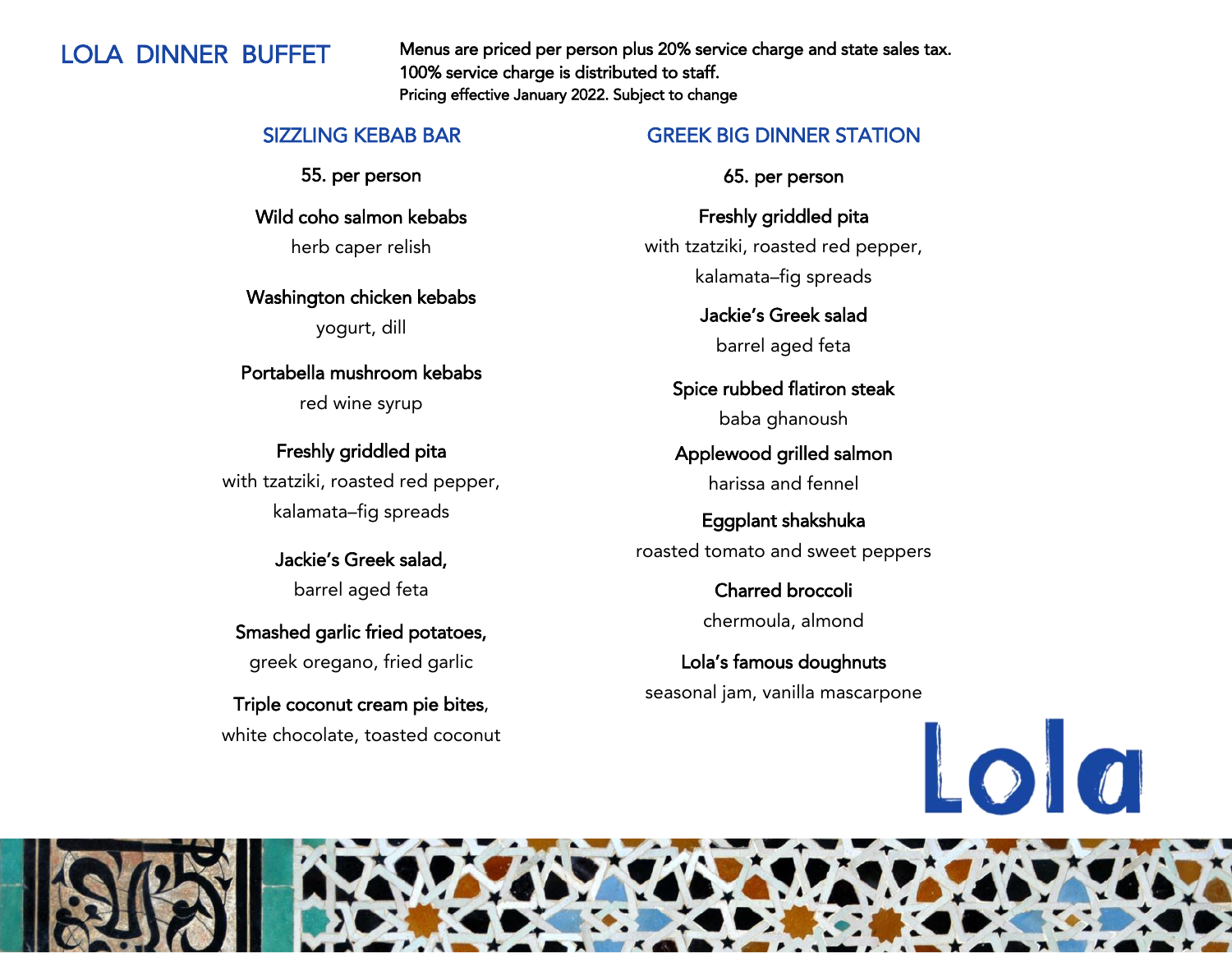# $\sim$  LOLA FAMILY STYLE SEATED DINNER $\sim$

70. per person plus 20% service charge and state sales tax.100% service charge is distributed to staff. Pricing effective January 2022. Subject to change.

## Freshly griddled pita

with tzatziki, roasted red pepper, kalamata–fig spreads

## Jackie's greek salad

barrel aged feta

## Spice rubbed flatiron steak

baba ghanoush

## Applewood grilled salmon

harissa and fennel

## Mushroom hand pie

phyllo dough, spinach and feta

## Garlic smashed potatoes

oregano, fried garlic

Horta braised kale and chard with lemon

### Triple coconut cream pie bites,

white chocolate, coconut



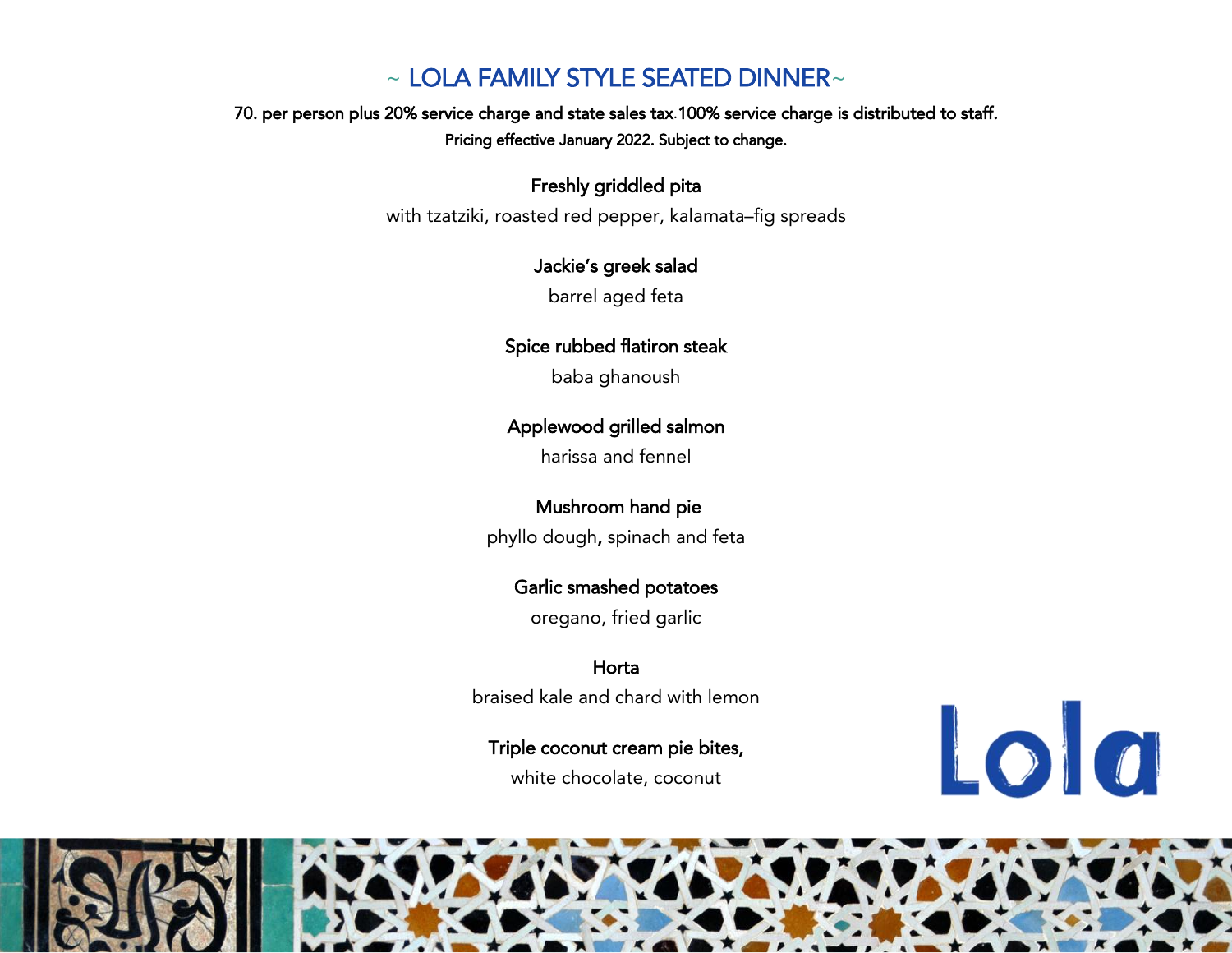# ~ LOLA INDIVIDUALLY PLATED SEATED DINNER ~

75. per person plus 20% service charge and state sales tax.100% service charge is distributed to staff. Pricing effective January 2022. Subject to change.

### FIRST COURSE

Lentil– chickpea soup

yogurt and grilled pita

## SECOND COURSE

Jackie's Greek salad

barrel aged feta

## MAIN

Choice of three entrees:

All entrees are served with garlic fried potatoes and braised greens

*\*will need guest selections 5 business days prior to event \*please select three of the following*

Spice rubbed flatiron steak

baba ghanoush, jus

 Mushroom hand pie phyllo dough, spinach and feta

## Applewood grilled salmon

harissa and fennel

Roasted chicken preserved lemon, olive and almond

Lola

## **DESSERT**

Slice of triple coconut cream pie

white chocolate